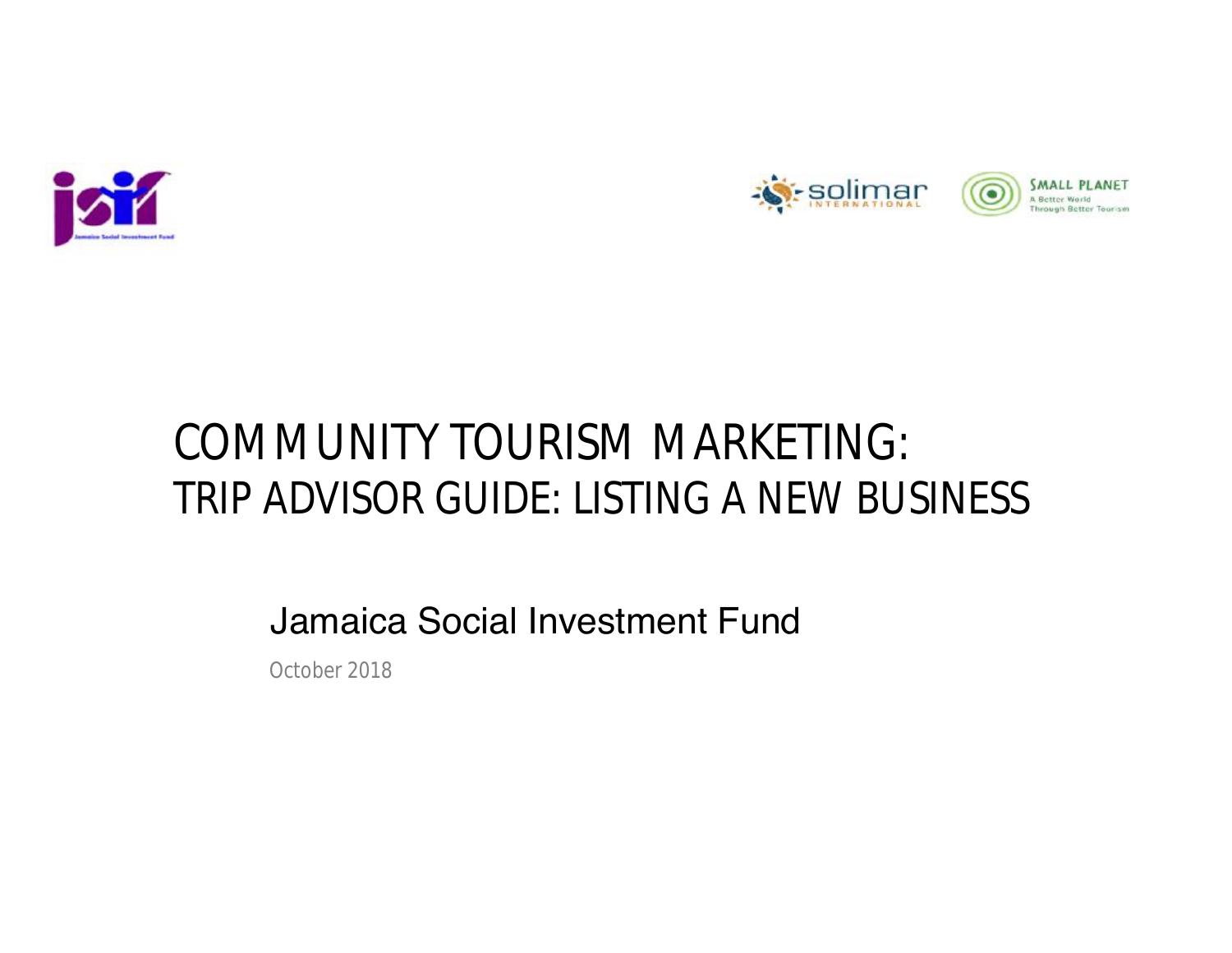# **@@tripadvisor®** Trip Advisor Guide to

Listing a new Business Attraction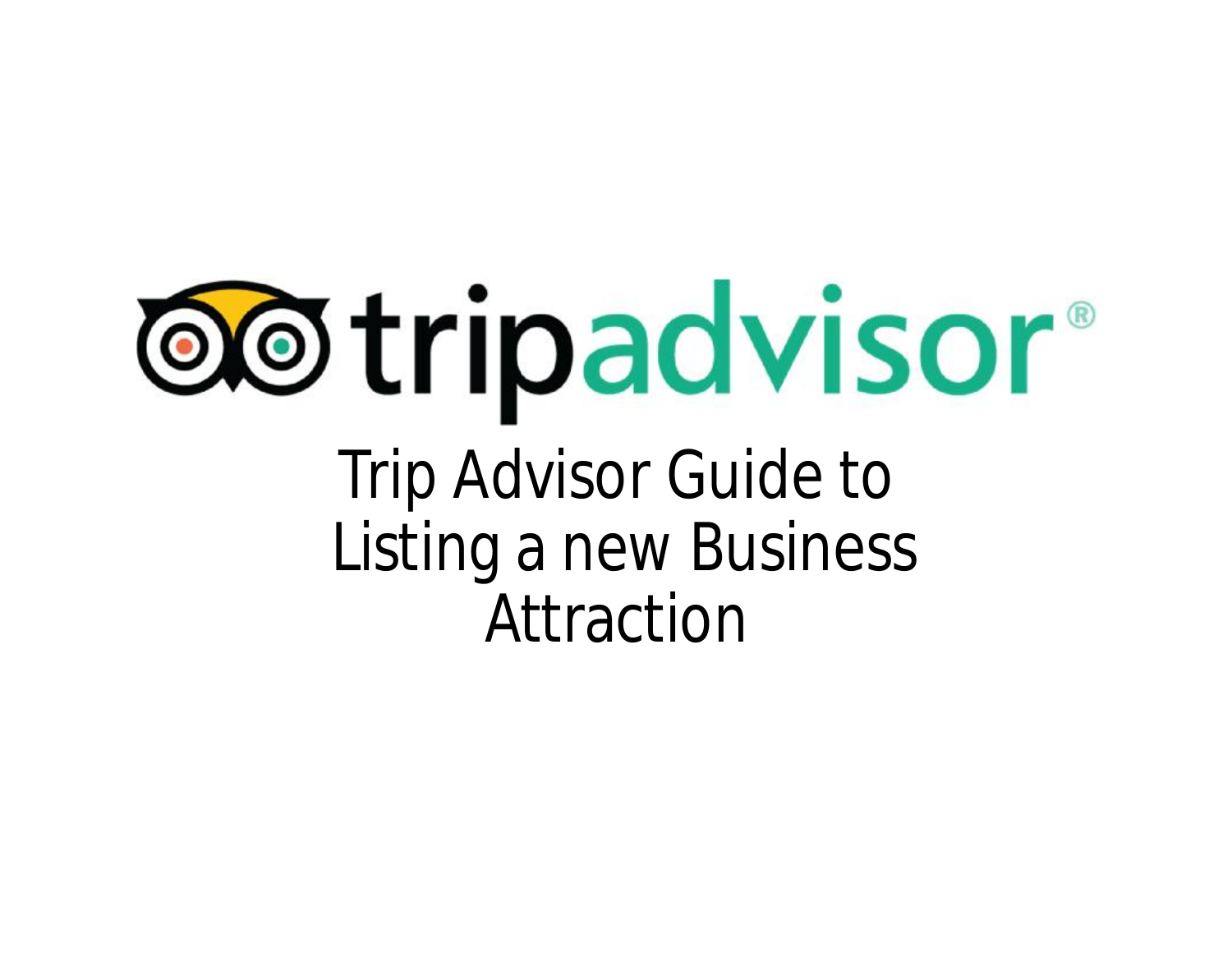

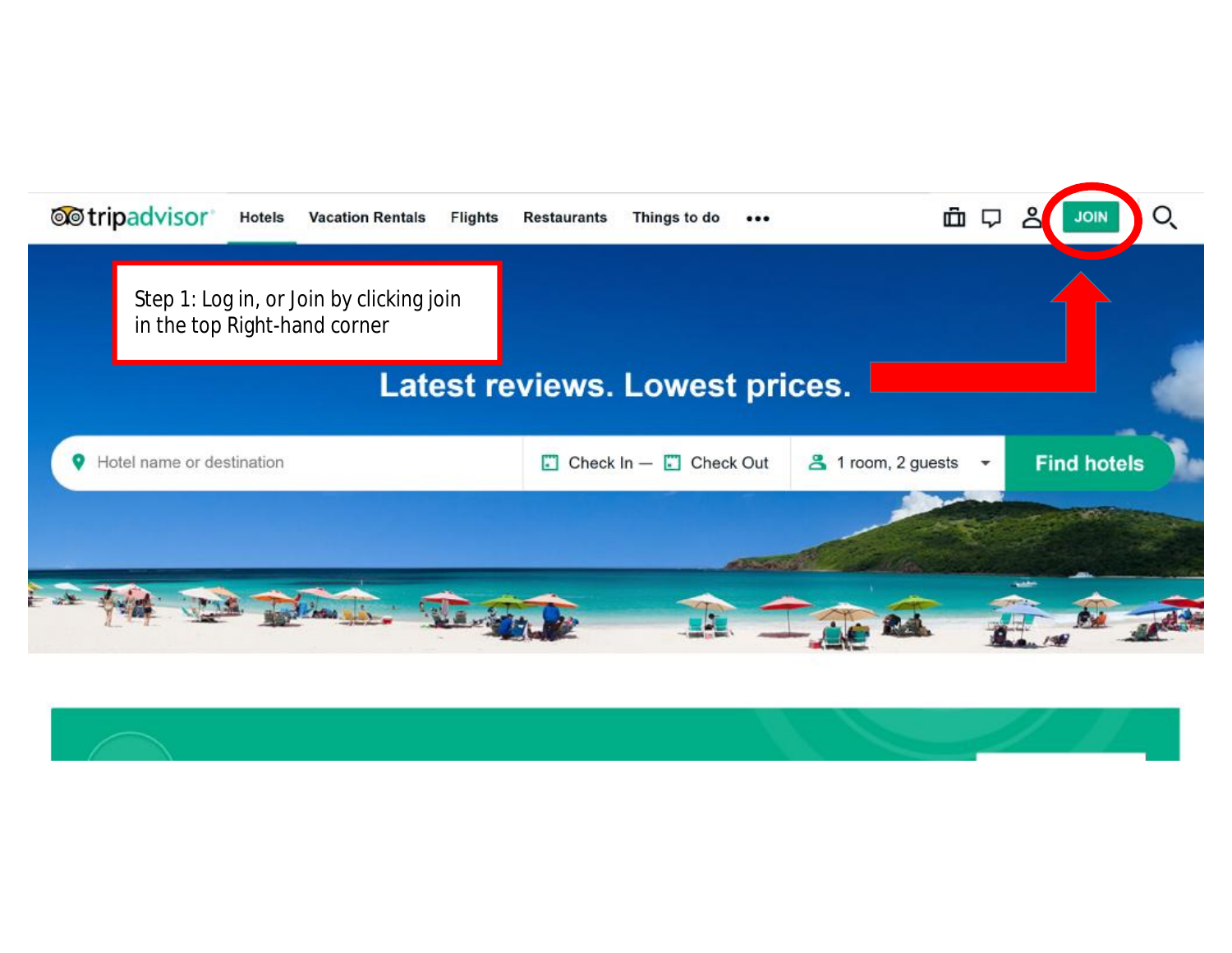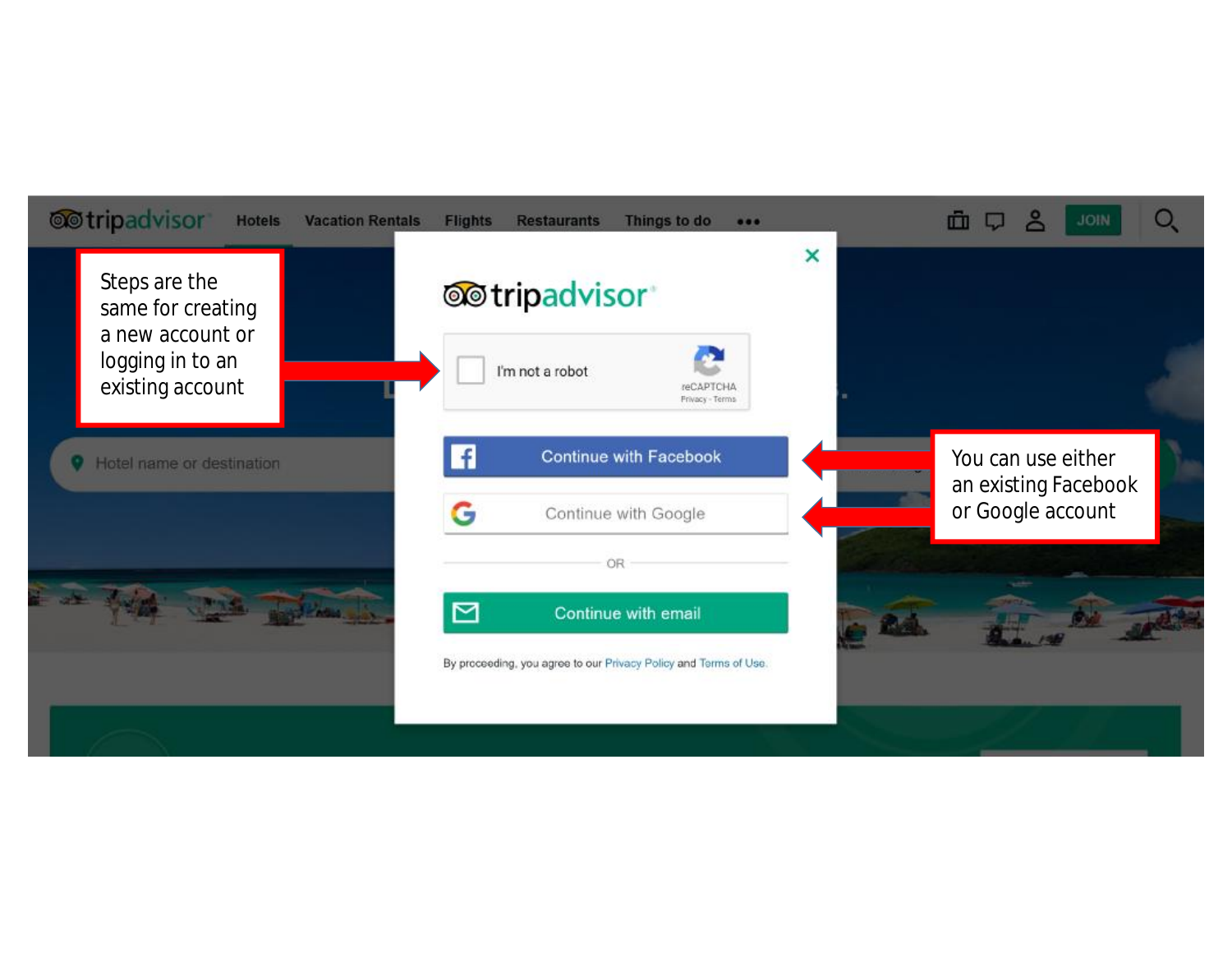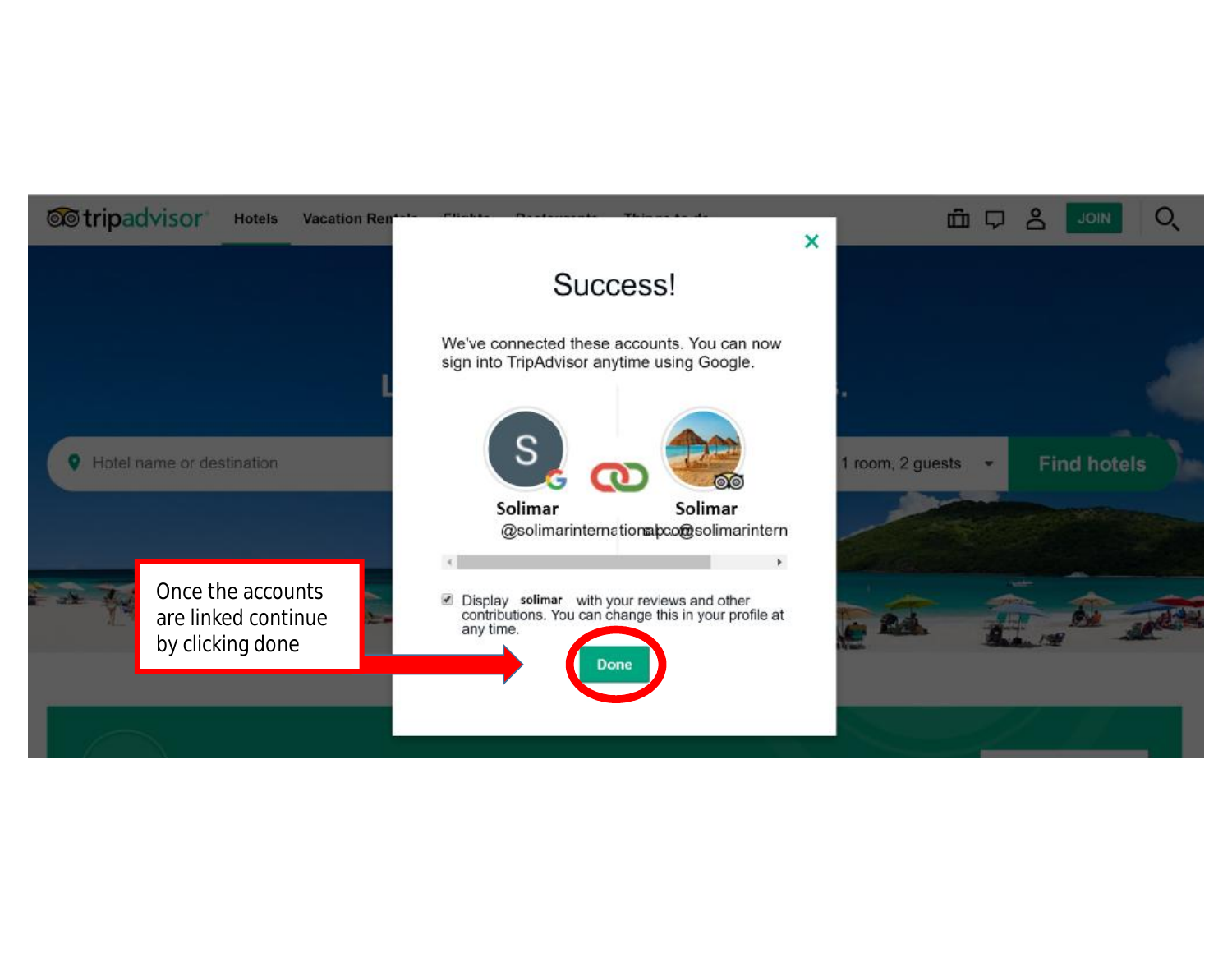

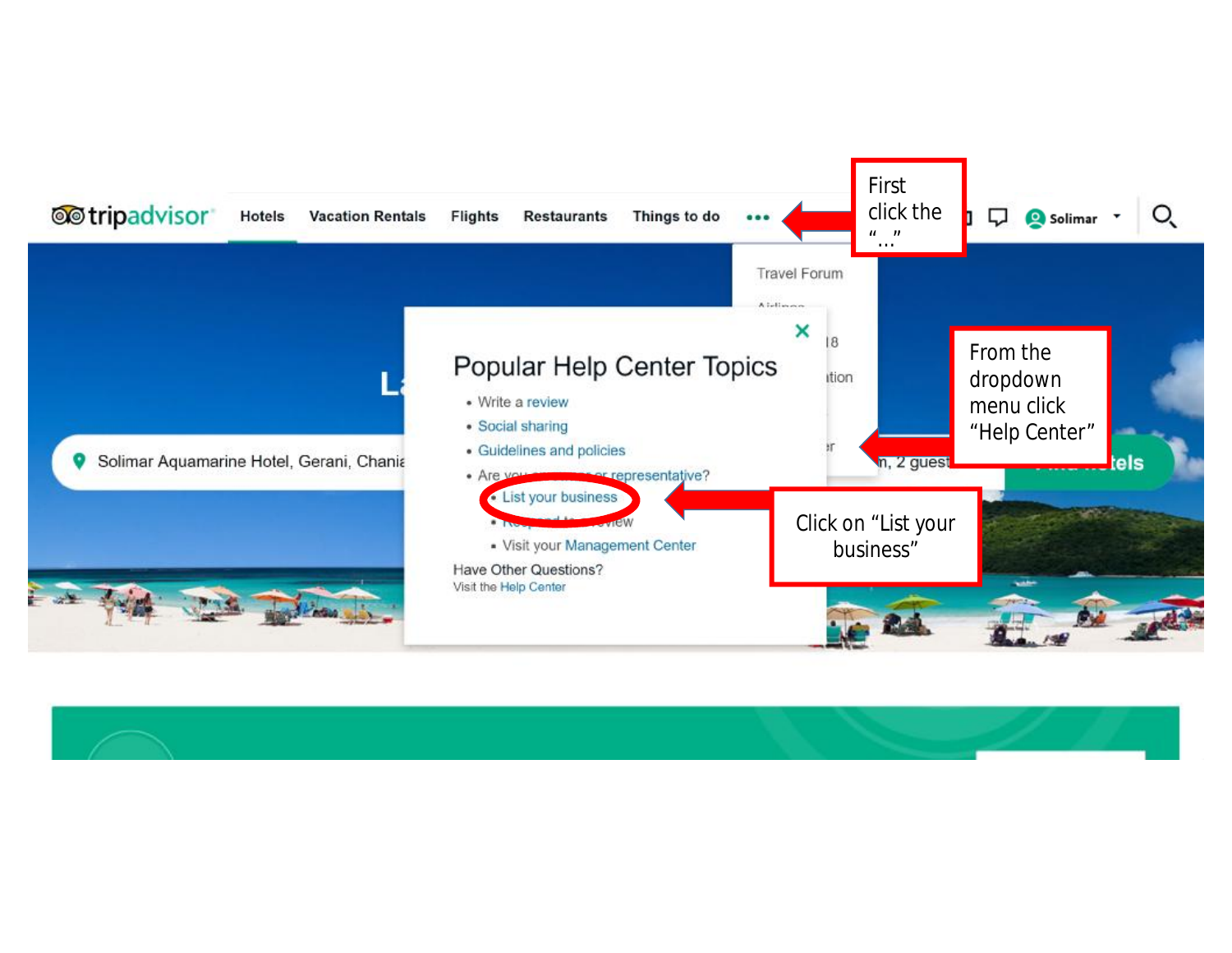

#### TripAdvisor Help Center > Guidelines > Managing Your Listing (Owners)

### How can I get listed?

As a representative of your property, it's easy - and free - to get your business listed on TripAdvisor!

All you have to do is share a few details, like business name, website link and address so travelers can find you.

Start now by reading our Get Your Business On TripAdvisor guide with easy-to-follow instructions. Or click the appropriate link below to list your property and verify your business meets TripAdvisor's requirements.



#### Related articles

- > How do I request that a place or business be added to TripAdvisor?
- > What kind of places does **TripAdvisor list?**
- > Things to Do listing guidelines
- > Accommodation listing guidelines
- > Why was my listing request rejected?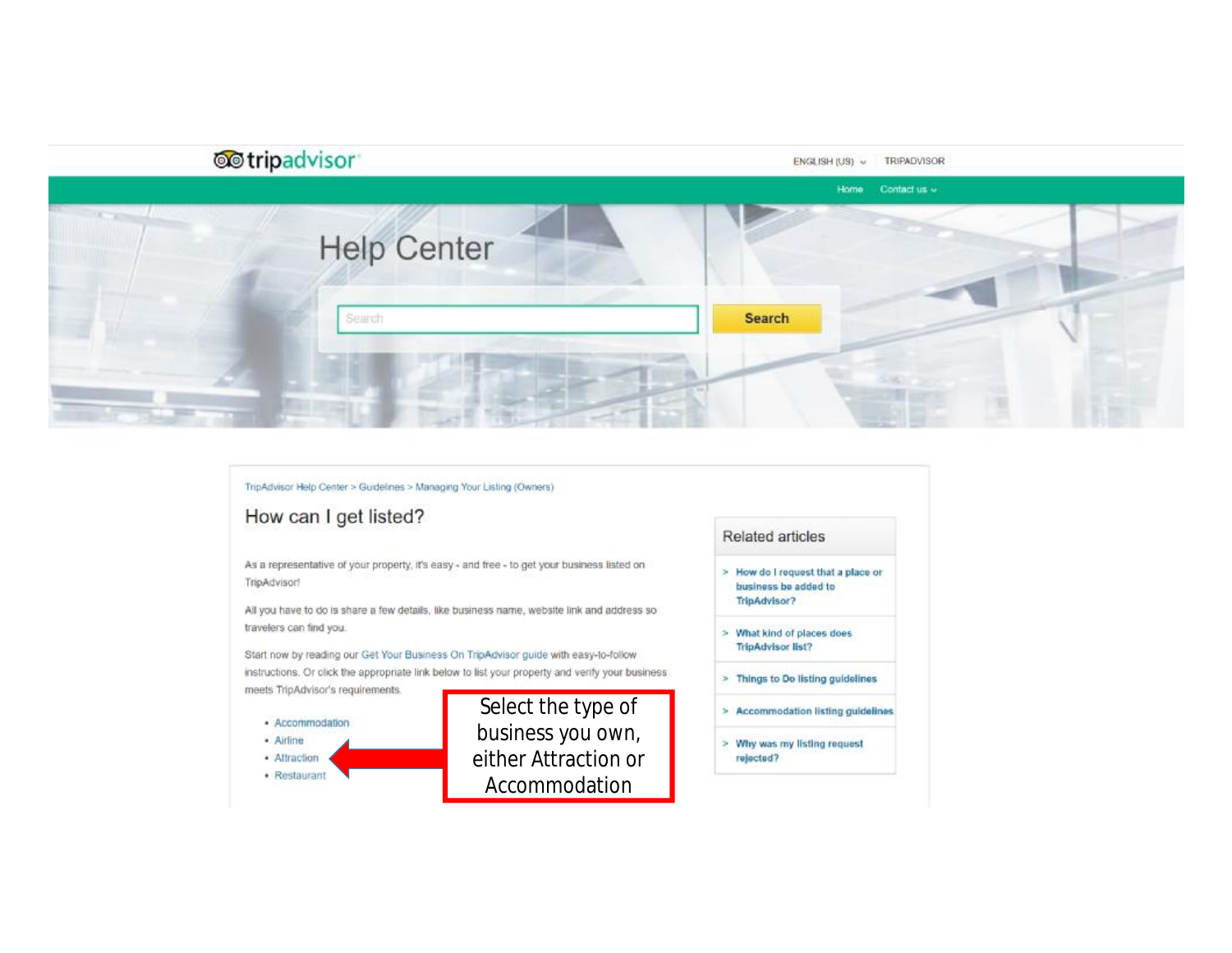# **OO** tripadvisor 血口Q solimar - $Q_{\rm c}$ Hotels Vacation Rentals Flights Restaurants Things to do \*\*\* List an attraction on TripAdvisor Fill out all fields Read the complete TripAdvisor policy for attractions. Your information Need to correct an existing listing? Name\* Email \* This page is for adding new listings. To update<br>or manage an existing listing, please visit the Solimar Intern solimarintern@solimarinternational.com Management Center What is your role at this business? \* Owner  $\mathbf{v}$ Continue by scrolling down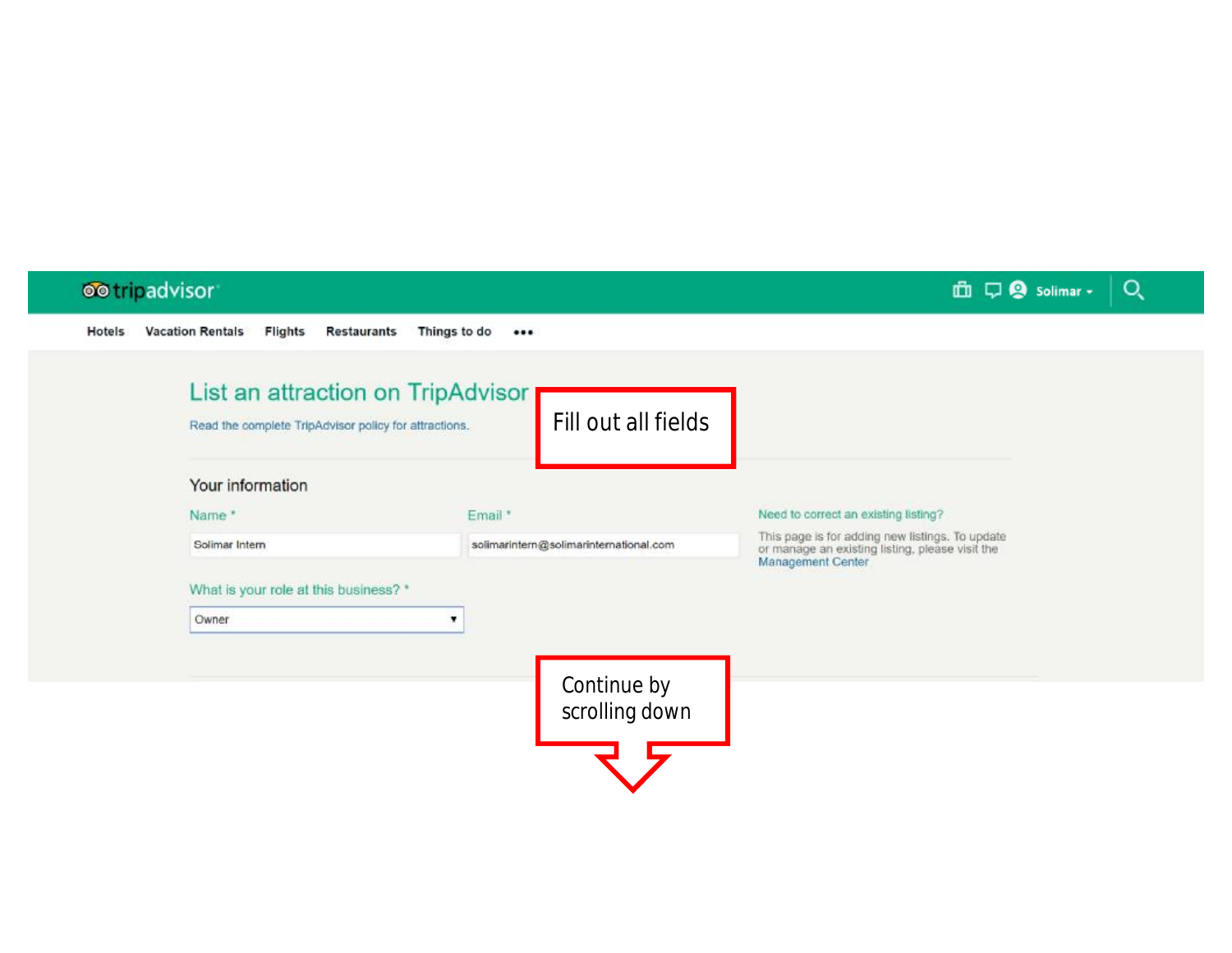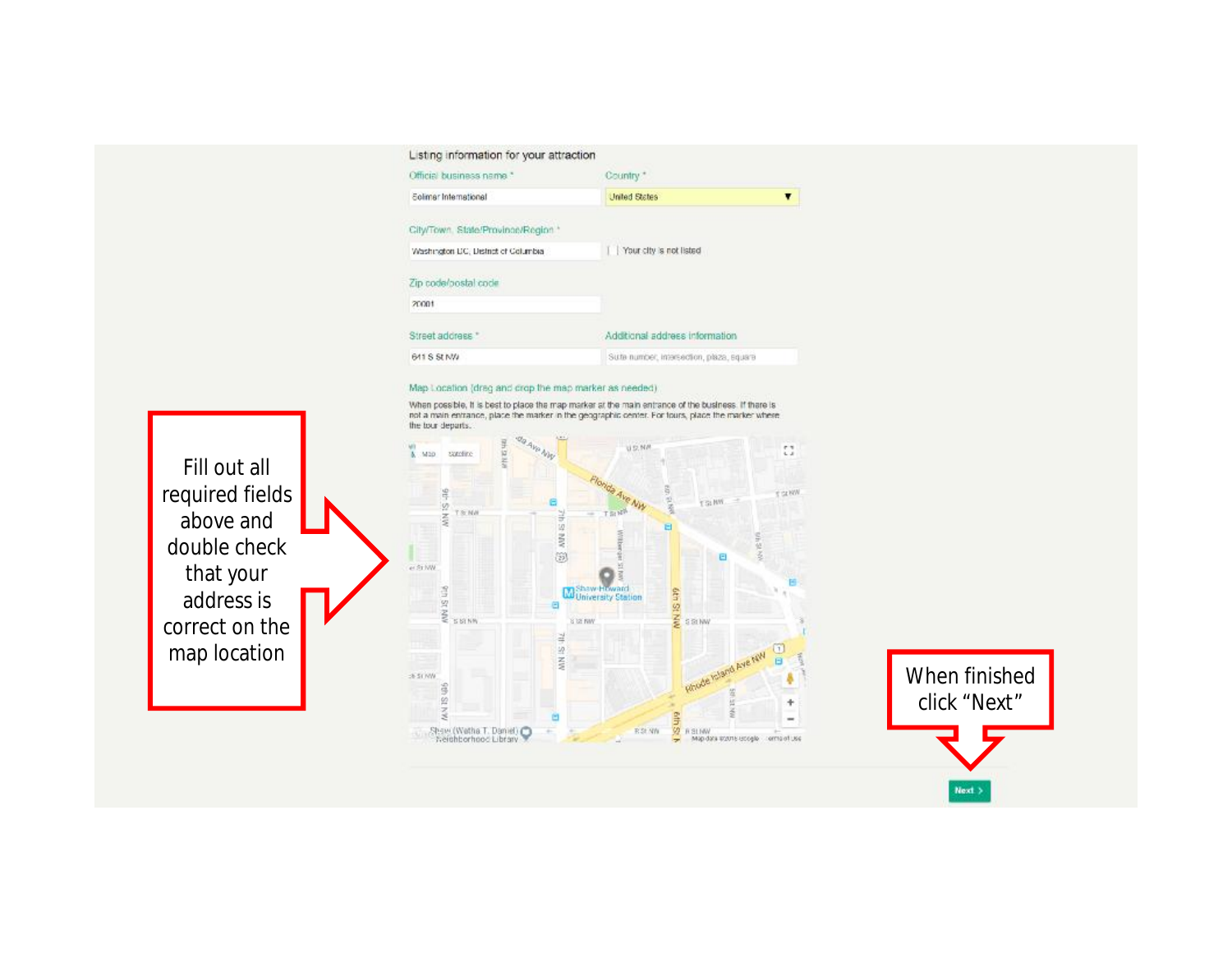

Phone

Fax

| +1 123456709                                                                               | +1 123456709                                                                         |                                  |                                                         |
|--------------------------------------------------------------------------------------------|--------------------------------------------------------------------------------------|----------------------------------|---------------------------------------------------------|
| Email                                                                                      | Your Website Address                                                                 |                                  |                                                         |
| schmanntem@solimanntemational.com                                                          | www.solmanntemational.com                                                            |                                  |                                                         |
| Facebook Page                                                                              |                                                                                      |                                  |                                                         |
| www.facebook/soliniarint.com                                                               |                                                                                      |                                  |                                                         |
| Category * (Selectione category that best describes this attraction)<br>Outdoor Activities |                                                                                      |                                  | From the dropdown menu<br>select the category that best |
|                                                                                            | Type * (Please select 1-5 attraction types that accurately describe the attraction.) |                                  | describes your enterprise. For                          |
| 4WC, ATV & Off-Road Tours                                                                  | Adverating & Extreme Tours                                                           | Ar Tours                         | the example we chose                                    |
| <b>Usicon Rides</b>                                                                        | <b>Usech &amp; Pool Clubs</b>                                                        | <b>Usaches</b>                   | "Outdoor Activities" and                                |
| <b>Biker Tours</b>                                                                         | Bloom Trees                                                                          | <b>Bud Rentars</b>               | selected all the activities we                          |
| Boot Tours                                                                                 | Canyoning & Reporting Tours                                                          | Climbing Tours                   | offer from the list                                     |
| Cross country Ski Arcas                                                                    | Dolphin & Whate Watering                                                             | Duck lours                       |                                                         |
| <b>P</b> For Tours                                                                         | Fquestrian Trolls                                                                    | Fishing Charters & Tours         |                                                         |
| Genr Gentols                                                                               | Oolf Courses                                                                         | Condola Cruises                  |                                                         |
| Dang & Cemping Tours                                                                       | <b>Librig Torle</b>                                                                  | <b>Thoseber's Rating Tours</b>   |                                                         |
| <b>Forse Disaan Carriage Tours</b>                                                         | Uniquity Pallis & The ks                                                             | Kayaking & Canadian              |                                                         |
| Melorovere franc                                                                           | Nature & Wildhiel lours.                                                             | Off-Read & ATM Trails            |                                                         |
| Other Outdoor Activities                                                                   | Parasaling & Parapiding                                                              | River Ralting & Tubing           |                                                         |
| <b>Funning Tours</b>                                                                       | <b>Sears</b>                                                                         | Scenk Eitves                     |                                                         |
| Scubb & Snortcaling                                                                        | Shark Diving                                                                         | SM & Snowboard Areas             | Continue by                                             |
| Ski & Show Tours                                                                           | Spood Boats Tours                                                                    | Sports Camps & Cimics            |                                                         |
| Stand Up Paddicboarding                                                                    | Submarino lours                                                                      | Surling, Window Imp & Kitcouring | scrolling down                                          |
| Swim with Dolphins                                                                         | Witterskilling & Jefskilling                                                         | Water Sports                     |                                                         |
| Apline & Abriel Adventure Parks.                                                           | 2000                                                                                 |                                  |                                                         |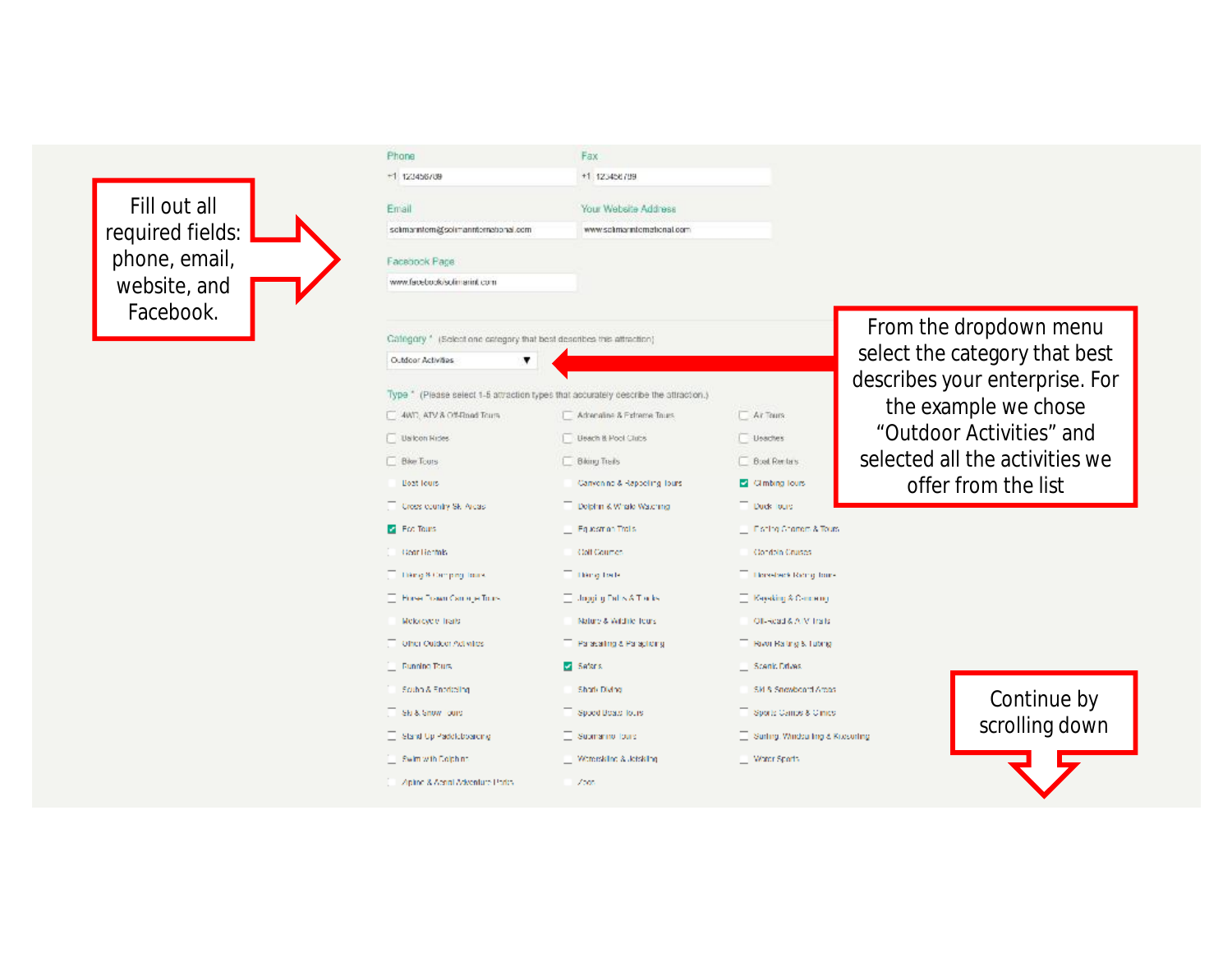#### Category \* (Select one category that best describes this attraction)  $\mathbf{v}$

Tours

This is just an example to show how the list of activities can vary depending on the category you choose. This is the list for the category "Tours."

Type \* (Please select 1-5 attraction types that accurately describe the attraction.)

| 4WD, ATV & DE-Road Tours           |              | Attenuting & Extreme Tours           | Ae Tours                            |
|------------------------------------|--------------|--------------------------------------|-------------------------------------|
| Archaeology Tours                  |              | <b>Balloon Ridge</b>                 | Bar. Club & Pub Tours               |
| <b>Eeer Tastings &amp; Tours</b>   |              | Base Tours                           | Boat Rentals                        |
| <b>EGAL</b> Tours                  |              | <b>But Tours</b>                     | Canyoning & Rappelting Tours        |
| TE WINDS                           |              | <b>Committee</b>                     | <b>CONTRACTION TODAY</b>            |
| Cultural Trens.                    |              | <b>Chas Trip</b>                     | <b>Collins Ran</b>                  |
| Libriche N.Wask-Waching            |              | <b>Turk loans</b>                    | Los Fars                            |
| <b>Lantary letter</b>              |              | <b>Land on Notary &amp; Jours</b>    | <b>Listang Coulses &amp; Trains</b> |
| -ood lours                         |              | <b>Ell Ghost &amp; Vampire Teurs</b> | C Gondela Oruses                    |
| [1] Holespler Fores                |              | Thomas Company Years                 | [1] Teturest & Britisip True        |
| Hop-On Hop-Off Tours               |              | Herse-Drown Camiage Tours            | Koyaking & Concelha                 |
| Literary, Art & Nusic Tours        |              | Motorcycle Tours                     | Movie & TV Tours                    |
| Milliday Tours                     |              | Nature & Wildlie Tours               | <b>C. Agid Taus</b>                 |
| <b>Concerting &amp; Progriding</b> |              | Final speeding Teams                 | <b>Private Tours</b>                |
| <b>Coll Lange</b>                  |              | <b>Rear Refine &amp; Incere-</b>     | Romang Tours                        |
| <b>CONTROL</b>                     |              | The decision of Street College       | Geipper Tribe                       |
| Sell Grahal Tours & Strable        |              | <b>E. Shark Diving</b>               | Sciences have                       |
| Sobbeam lines                      |              | <b>Cleptioner</b>                    | <b>Scient Predy Trains</b>          |
| 3tand-Up Fadelcboarding            |              | Submarine Tours                      | 3. rfng, Windsuring & Kittsuring    |
| Swm with Dolphins                  |              | Vospe, Goodbrid Moped Tours          | [1] Walling lours                   |
| Wetersking & Jetsking              |              | Water Sports                         | Wire Tours & Taylings               |
| Zipine & Asrial Adventure Parks    |              |                                      |                                     |
| Recommended length of visit        |              |                                      |                                     |
| $\sim$ thour                       | $-1.2$ hours | 2-3 hours                            | More than 3<br>hours                |
| Price of entry/admission           |              |                                      |                                     |
| Entertainment Filming from         |              |                                      |                                     |

-Select a currency-Average price

 $\pmb{\mathrm{v}}$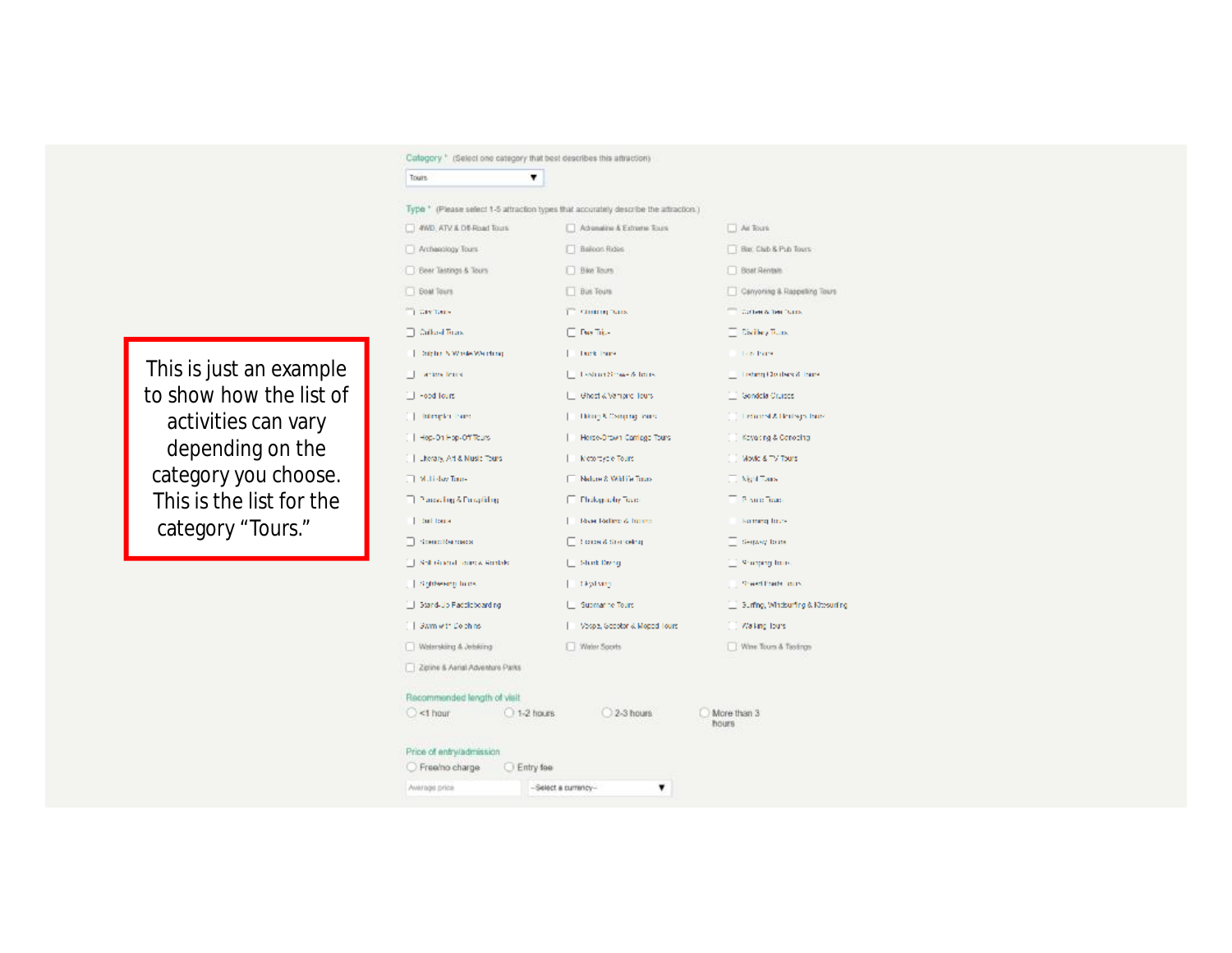

Providing a photo of your business helps you make a strong first impression with travelers. This photo will be displayed on your listing page. The photo needs to be a .j pg or .gif ( commo n ph o to formats). Images with borders, logos or files that are larger than 100kb will not be accepted.